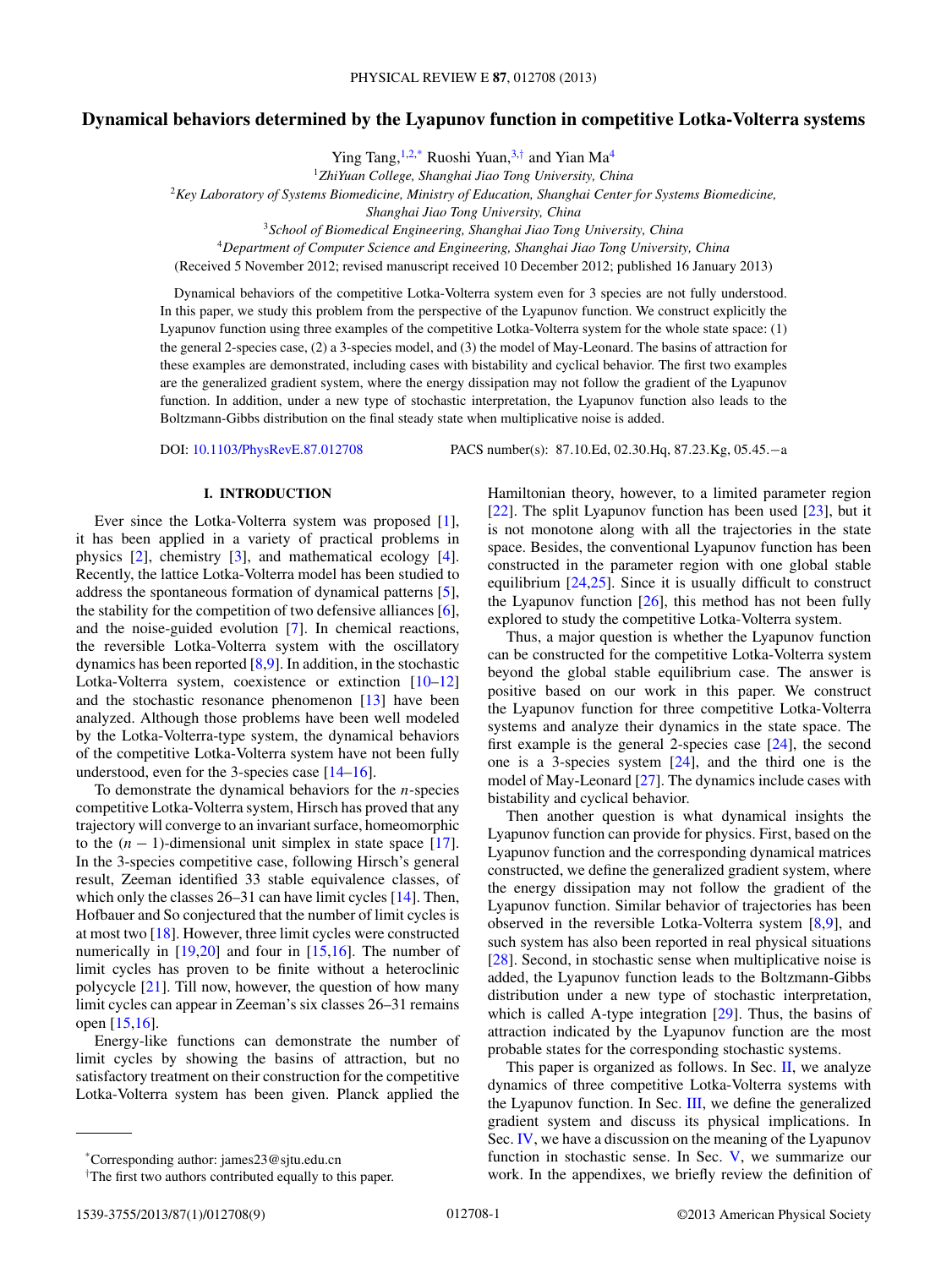<span id="page-1-0"></span>the Lyapunov function. We then show the construction of the Lyapunov function for the three examples, and give detailed calculations on other dynamical parts in our framework.

# **II. DYNAMICAL BEHAVIORS DETERMINED BY THE LYAPUNOV FUNCTION**

The competitive Lotka-Volterra system for *n* species is given by the following ordinary differential equations:

*Definition 1* (competitive Lotka-Volterra system).

$$
\dot{x}_i = x_i \left( b_i - \sum_{j=1}^n a_{ij} x_j \right), \quad i = 1, \dots, n,
$$
 (1)

where each  $x_i$  ( $i = 1, ..., n$ ) represents the population of one species and  $b_i, a_{ij}$  ( $i = 1, \ldots, n; j = 1, \ldots, n$ ) are constants depending on the environment. The state space of system (1) is represented by the nonnegative vectors  $R_+^n =$  $\{(x_1, \ldots, x_n) \in R^n | x_i \geq 0, i = 1, \ldots, n\}.$  When  $b_i > 0, a_{ij} > 0$  $0$  ( $i = 1, \ldots, n$ ), it is the competitive Lotka-Volterra system.

### **A. The general 2-species case**

*Example 1*. The general 2-species competitive Lotka-Volterra system is given by

$$
\dot{x}_1 = x_1(b_1 - x_1 - \alpha x_2), \quad \dot{x}_2 = x_2(b_2 - \beta x_1 - x_2), \quad (2)
$$

where  $b_1$ ,  $b_2$ ,  $\alpha$ ,  $\beta$  are nonnegative constants [\[24\]](#page-8-0). By setting  $\dot{x}_1 = \dot{x}_2 = 0$ , four nonnegative equilibriums are derived: (1) a positive one  $E_{++} = (b_1 - \alpha b_2, b_2 - \beta b_1)/(1 - \alpha \beta)$  existing when  $\alpha < b_1/b_2$ ,  $\beta < b_2/b_1$  or  $\alpha > b_1/b_2$ ,  $\beta > b_2/b_1$ ; (2)  $E_{+0} = (b_1, 0);$  (3)  $E_{0+} = (0, b_2);$  and (4)  $E_{00} = (0, 0).$  Here the subscript  $+$  denotes that the population of the species is positive and the subscript 0 means the species dies out.

Based on the construction in the appendixes, the Lyapunov function of the system is

$$
\phi = \frac{\beta}{2}x_1^2 + \frac{\alpha}{2}x_2^2 - \beta b_1 x_1 - \alpha b_2 x_2 + \alpha \beta x_1 x_2. \tag{3}
$$

We observe from the Hessian matrix of the Lyapunov function at  $E_{++}$  that the dynamics can be classified into four different parameter regions. In detail, as  $\frac{\partial^2 \phi}{\partial x_1^2} = \beta$ ,  $\frac{\partial^2 \phi}{\partial x_2^2} = \alpha$ ,  $\frac{\partial^2 \phi}{\partial x_1 \partial x_2} =$  $\frac{\partial^2 \phi}{\partial x_2 \partial x_1} = \alpha \beta$ , we find the determinant of the Hessian matrix:

$$
\Delta \doteq \frac{\partial^2 \phi}{\partial x_1^2} \frac{\partial^2 \phi}{\partial x_2^2} - \left(\frac{\partial^2 \phi}{\partial x_1 \partial x_2}\right)^2 = \alpha \beta (1 - \alpha \beta). \tag{4}
$$

Thus, when  $E_{++}$  exists, the determinant of the Hessian matrix can be divided into two cases ( $\Delta > 0$  and  $\Delta < 0$ ). When  $E_{++}$ does not exist, we have the third case; the remaining one is the degenerate case. We then give detailed analysis on dynamics in each case:

(a) Stable coexistence case:  $\alpha < b_1/b_2$ ,  $\beta < b_2/b_1$ .

 $\Delta > 0$  and  $\frac{\partial^2 \phi}{\partial x_1^2} > 0$  indicate that  $E_{++}$  is a globally stable equilibrium with the minimum value of the Lyapunov function.

(b) Bistable case:  $\alpha > b_1/b_2$ ,  $\beta > b_2/b_1$ .

 $\Delta$  < 0 indicates that  $E_{++}$  is a saddle point. As the system is bounded in the first quadrant, it has two stable equilibriums  $E_{+0}$  and  $E_{0+}$  on the boundary.

(c) One survival case:  $\alpha < b_1/b_2$ ,  $\beta > b_2/b_1$  or  $\alpha > b_1/b_2$ ,  $\beta < b_2/b_1$ .

It has one globally stable equilibrium on an axis of coordinate,  $E_{+0}$  appears when  $\alpha < b_1/b_2$ ,  $\beta > b_2/b_1$  or  $E_{0+}$ appears when  $\alpha > b_1/b_2$ ,  $\beta < b_2/b_1$ . We just show the case where the species  $x_1$  survives in Fig. [1,](#page-2-0) i.e., when  $\alpha < b_1/b_2$ ,  $\beta > b_2/b_1$ . The case where the species  $x_2$  survives can be shown similarly.

(d) Degenerate case:  $\alpha = b_1/b_2$ ,  $\beta = b_2/b_1$ .

The Lyapunov function has the minimum value along with the Line:  $\sqrt{b_1b_2} - \sqrt{b_2/b_1}x_1 - \sqrt{b_1/b_2}x_2 = 0$  as in this case  $\sqrt{b_1b_2} - \sqrt{b_2/b_1}x_1 - \sqrt{b_1/b_2}x_2$ 

$$
\phi = \frac{1}{2}(\sqrt{b_1b_2} - \sqrt{b_2/b_1}x_1 - \sqrt{b_1/b_2}x_2)^2 - b_1b_2.
$$
 (5)

Each trajectory will converge to one of the points on the line, depending on the initial value.

Two remarks are made here:

(1) Our result on the dynamics of the system is consistent with the stability analysis near equilibriums [\[24\]](#page-8-0). Visualization with the landscape of the Lyapunov function (Fig. [1\)](#page-2-0) also provides a clear observation on dynamics in each case above separately. Saddle-node bifurcation can be observed from this landscape. The bifurcation happens from the case (a) to the case (b) and the degenerate case (d) has the minimum value on a line.

(2) The Lyapunov function is constructed uniformly for the whole parameter space in this paper and thus can provide dynamics for any perturbation on the parameters. Zeeman used the Lyapunov function to prove that the stable nullcline classes coincide with the stable topological classes in this system [\[14\]](#page-8-0). However, we show here that the dynamics of the system can directly be determined by the Lyapunov function alone.

### **B. A 3-species model**

*Example 2*. This 3-species competitive Lotka-Volterra system is given by [\[24\]](#page-8-0)

$$
\begin{aligned}\n\dot{x}_1 &= x_1(1 - x_1 - \alpha x_2), \\
\dot{x}_2 &= x_2(1 - \beta x_1 - x_2 - \beta x_3), \\
\dot{x}_3 &= x_3(1 - \alpha x_2 - x_3),\n\end{aligned} \tag{6}
$$

where  $\alpha$ ,  $\beta$  are nonnegative coefficients. By setting  $\dot{x}_1 = \dot{x}_2$  =  $\dot{x}_3 = 0$ , nonnegative equilibriums are derived: (1) a positive one  $E_{+++} = (1 − α, 1 − 2β, 1 − α)/(1 − 2αβ)$  existing when  $(1 - \alpha)/(1 - 2\alpha\beta) > 0$  and  $(1 - 2\beta)/(1 - 2\alpha\beta) > 0$ ; (2)  $E_{+0+} = (1,0,1);$  (3)  $E_{0+0} = (0,1,0);$  and (4)  $E_{000} =$ (0*,*0*,*0).

Based on the construction in the appendixes, the Lyapunov function is

$$
\phi = \frac{\beta}{2} (x_1^2 + x_3^2) + \frac{\alpha}{2} x_2^2 + \alpha \beta (x_1 x_2 + x_2 x_3) - \beta (x_1 + x_3) - \alpha x_2.
$$
 (7)

With the Lyapunov function constructed globally on  $R_+^3$ , the classified stability analysis near equilibriums by [\[24\]](#page-8-0) can now be unified. Besides, when  $\alpha = 1$  and  $\beta = 1/2$ ,

$$
\phi = \frac{1}{4}[(x_1 + x_2 - 1)^2 + (x_2 + x_3 - 1)^2 - 2] \tag{8}
$$

indicates that in the degenerate case the Lyapunov function of the system has the minimum value on the intersection of the surfaces  $x_1 + x_2 - 1 = 0$  and  $x_2 + x_3 - 1 = 0$ .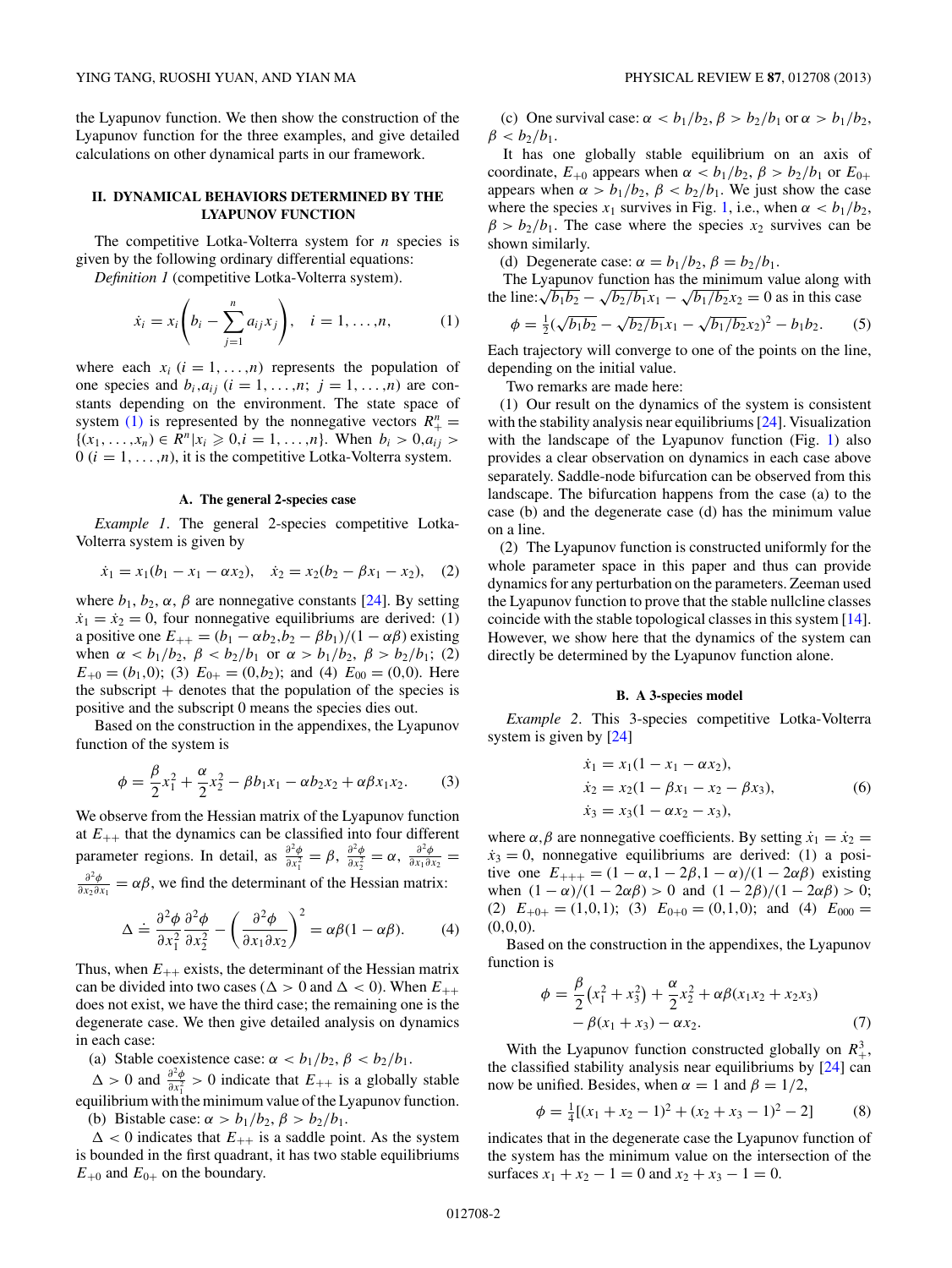<span id="page-2-0"></span>

FIG. 1. (Color online) The Lyapunov function of example 1 for the various cases: (a)  $\alpha = \beta = \frac{1}{2}$ ,  $b_1 = b_2 = 1$ : stable coexistence case, where  $E_{++}$  is a globally stable equilibrium; (b)  $\alpha = \beta = 2$ ,  $b_1 = b_2 = 2$ : bistable case, where  $E_{++}$  is a saddle point and  $E_{+0}$ ,  $E_{0+}$  are two stable equilibriums; (c)  $\alpha = \frac{1}{2}$ ,  $\beta = 2$ ,  $b_1 = b_2 = 1$ : one survival case, where  $E_{+0}$  is a globally stable equilibrium; and (d)  $\alpha = \beta = b_1 = b_2 = 1$ : degenerate case, where the Lyapunov function has the minimum value along with a line.

### **C. The model of May-Leonard**

*Example 3*. May and Leonard studied a 3-species competitive Lotka-Volterra system [\[27\]](#page-8-0):

$$
\begin{aligned}\n\dot{x}_1 &= x_1(1 - x_1 - \alpha x_2 - \beta x_3), \\
\dot{x}_2 &= x_2(1 - \beta x_1 - x_2 - \alpha x_3), \\
\dot{x}_3 &= x_3(1 - \alpha x_1 - \beta x_2 - x_3),\n\end{aligned} \tag{9}
$$

where  $\alpha, \beta$  are nonnegative coefficients. The possible equilibriums contain (1) (0*,*0*,*0); (2) three single-populations survive (1*,*0*,*0)*,*(0*,*1*,*0)*,*(0*,*0*,*1); (3) three two-population solutions of the form  $\frac{(1-\alpha,1-\beta,0)}{1-\alpha\beta}$ ; and (4) a three-population survives  $\frac{(1,1,1)}{1+\alpha+\beta}$ .

For convenience, let us introduce some new variables:  $\gamma$  =  $\alpha + \beta - 2$ ,  $P = x_1x_2x_3$ , and  $Q = x_1 + x_2 + x_3$ . Then

$$
\dot{P} = P[3(1 - O) - \gamma O] \tag{10}
$$

and

$$
\dot{O} = O(1 - O) - \gamma (x_1 x_2 + x_2 x_3 + x_3 x_1), \quad (11)
$$

where  $\vec{P}$  and  $\vec{O}$  denote the Lie derivatives ( $\vec{P} = \nabla P \cdot \dot{\mathbf{x}}$ ) of  $P$ and *O*, respectively.

Then the Lyapunov function is constructed in two parameter regions separately:

1. When 
$$
\gamma = 0
$$
:

$$
\phi = 3(x_1 + x_2 + x_3) - \ln(x_1 x_2 x_3). \tag{12}
$$

Thus

$$
\dot{\phi} = -\frac{\dot{P}}{P} + 3\dot{O} = -3(1 - O)^2 \le 0.
$$
 (13)

 $\dot{\phi} = 0$  only when  $O - 1 = 0$ , i.e., all the trajectories converge to the plane  $O = 1$ .

2. When  $\gamma \neq 0$ :

$$
\phi = \gamma \frac{P}{O^3},\tag{14}
$$

and its Lie derivative

$$
\dot{\phi} = \gamma \frac{\dot{p} o - 3\dot{o} p}{O^4} \leqslant 0. \tag{15}
$$

 $\dot{\phi} = 0$  can happen at a point on the line  $x_1 = x_2 = x_3$  or in the set  $(x_1, x_2, x_3)|P = 0$ .

With the Lyapunov function constructed, we discuss the dynamics in the classified parameter space of the system here.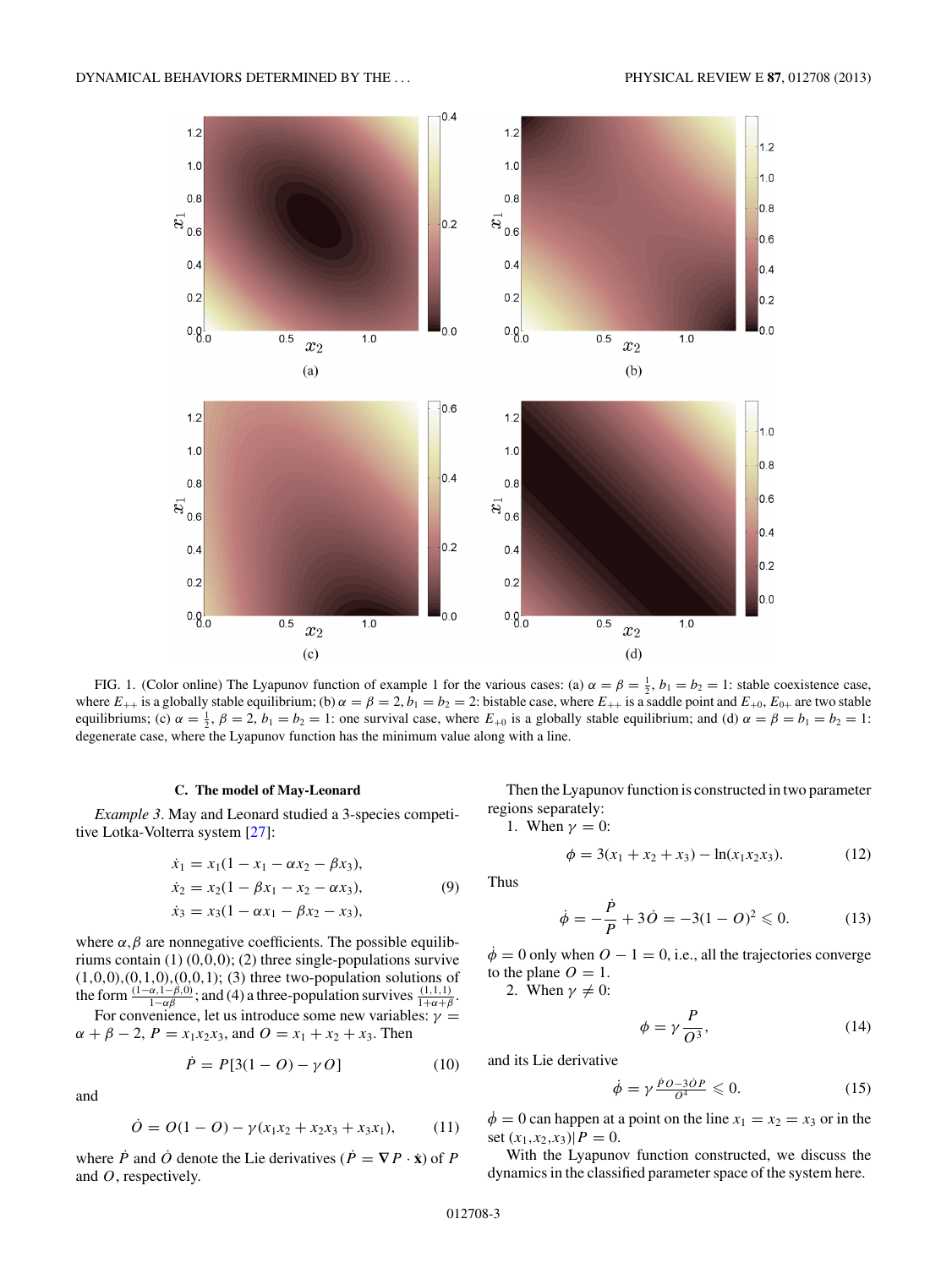<span id="page-3-0"></span>

FIG. 2. (Color online) The Lyapunov function of example 3 on the plane *O* = 1. (a) When *γ* = 0, the limit set is the intersection of the hyperboloid that *P* equals a constant and the plane  $O = 1$ , where the system has Hamiltonian structure. (b) When  $\gamma = -0.1 < 0$ , the system has a global stable equilibrium on the line  $x_1 = x_2 = x_3$ . (c) When  $\gamma = 0.1 > 0$ , the limit set is  $(x_1, x_2, x_3)$   $P = 0.0 = 1$ .

(a) When  $\gamma = 0$ :

As  $\dot{\phi} = 0$  only on the plane  $O = 1$ , all the trajectories will converge to this plane. Besides, on this plane, the value of the Lyapunov function  $\phi = 3 + \ln P$  will be a constant, and thus the value of *P* will be a constant for each trajectory. This means that the limit set for any initial point will be the intersection of the plane  $O = 1$  and the hyperboloid that *P* equals to a constant, which is a cycle on the plane. Based on the calculations in the appendixes, the matrices *S* and *T* indicate that the system has Hamiltonian structure on the plane.

(b) When *γ <* 0:

As  $\phi = \gamma \frac{P}{\omega^3}$  is nonpositive now, the minimum value of *φ* will not be zero if its initial value is not. Thus, in order to minimize the value of the Lyapunov function, all the trajectories will converge to one point on the line  $x_1 = x_2 = x_3$ . Therefore, this case has a global stable equilibrium.

(c) When  $\gamma > 0$ :

As  $\phi = \gamma \frac{p}{\omega^3}$  is nonnegative now, the minimum value of *φ* will be zero. That is, all the trajectories will converge to the set  $(x_1, x_2, x_3)|P = 0$ . In the neighborhood of  $P = 0$ , the terms of order  $x_1x_2$ , etc., in  $\dot{O}$  asymptotically make a negligible contribution [\[27\]](#page-8-0). Thus  $\dot{O} = O(1 - O)$  leads to  $O \rightarrow 1$  in the end. Finally, the limit set in this case is the set  $(x_1, x_2, x_3)|P = 0, O = 1.$ 

Two remarks are made here:

(1) Our result is consistent with that in  $[27]$ . Furthermore, we give a full description on dynamics for the whole state space with the Lyapunov function. The landscape of the Lyapunov function on the plane  $O = 1$  (Fig. 2) gives a direct observation on dynamics: (1) When  $\gamma = 0$ , Fig. 2(a) shows that the system has Hamiltonian structure; (2) when  $\gamma$  < 0, Fig. 2(b) shows that the system has a global stable equilibrium; and (3) when  $\gamma > 0$ , Fig. 2(c) shows that the limit set of the system is  $(x_1, x_2, x_3)|P = 0, O = 1.$ 

(2) Our construction is for the whole parameter space and we provide an explicit method to find this Lyapunov function compared to that in [\[30,31\]](#page-8-0). Besides, Chi studied the asymmetric May-Leonard system [\[32\]](#page-8-0). Our construction method here may be generalized to their system. Then the limit cycle problem for the 3-species competitive Lotka-Volterra system [\[14\]](#page-8-0) can be solved.

### **III. GENERALIZED GRADIENT SYSTEM**

In this section, we define the generalized gradient system, as a natural generalization to the typical gradient system. The major difference is that the descending path of a generalized gradient system may not follow the gradient of the Lyapunov function. This property is similar to the trajectories' behavior of the system in  $[8,9]$ . In other words, the gradient of the Lyapunov function is anisotropic. Such anisotropic system has been observed in real physical systems, such as Fourier's equation [\[28\]](#page-8-0). Given definition, we further show that the 2-species system  $(2)$  and the 3-species system  $(6)$  discussed above meet the definition, while the model of May-Leonard does not. We will also give a linear generalized gradient system.

First of all, we need to briefly introduce our dynamical framework. It was recently discovered during the study on the stability problem of a genetic switch  $[33,34]$  and has been found very useful in physics and biology [\[35,36\]](#page-8-0). The key result of the framework is a transformation from the *n*-dimensional smooth dynamical system

$$
\dot{\mathbf{x}} = \mathbf{f}(\mathbf{x}) \tag{16}
$$

to the vector differential equation

$$
[S(\mathbf{x}) + T(\mathbf{x})]\dot{\mathbf{x}} = -\nabla\phi(\mathbf{x}).\tag{17}
$$

Here  $\phi$  is a scalar function, the Lyapunov function. The matrix *S* is a semipositive definite and symmetric matrix. *T* is an antisymmetric matrix.

Symmetrically, if  $(S + T)$  is nonsingular, Eq. (17) can be rewritten as a reverse form

$$
\dot{\mathbf{x}} = -[D(\mathbf{x}) + Q(\mathbf{x})]\nabla\phi(\mathbf{x}),\tag{18}
$$

where *D* is a semipositive definite and symmetric matrix and *Q* is an antisymmetric matrix.

From a physical point of view, the Lyapunov function *φ* is a potential function [\[37\]](#page-8-0). The matrix *S* can be explained as a frictional force indicating dissipation of the potential function, and *T* as a Lorentz force. The symbol *D* is the diffusion matrix indicating the random driving force; therefore for deterministic systems, *D* is free to be chosen.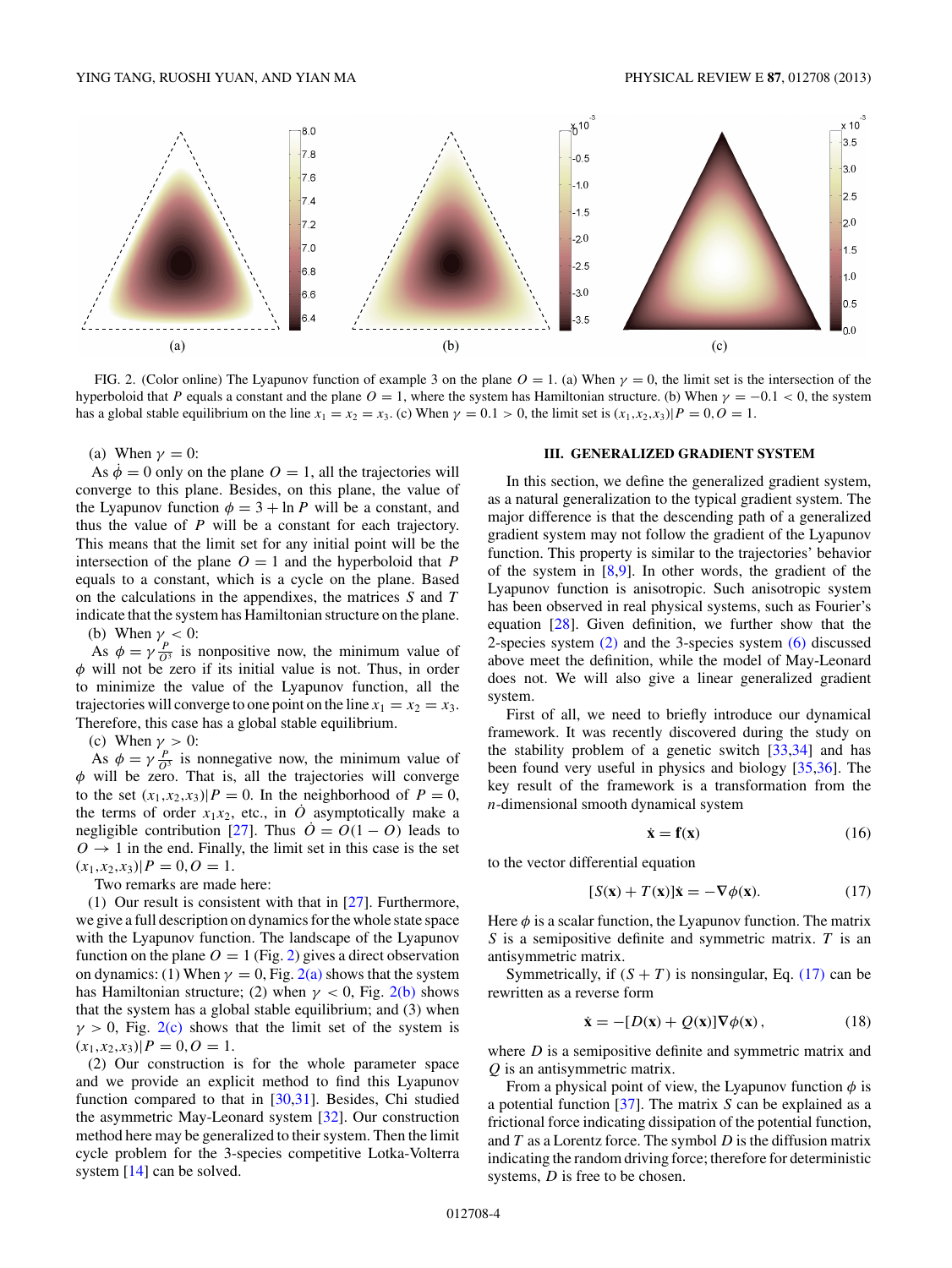<span id="page-4-0"></span>In this decomposition of the dynamical system, *S* can be considered as a gradient part and *T* as a rotational part. When  $S = 0$ , it is a conserved system with first integral. If *T* is a scalar matrix at the same time, it is a Hamiltonian system where the trajectory would be a contour along the landscape of the Lyapunov function. When  $T = 0$ , it is a generalized gradient system defined below. Thus both *S* and *T* can provide dynamical information for a given system.

Next, we define the generalized gradient system:

*Definition 2* (generalized gradient system). A generalized gradient system on  $\mathbb{R}^n$  is a dynamical system of the form

$$
\dot{\mathbf{x}} = -D(\mathbf{x}) \nabla \phi(\mathbf{x}),\tag{19}
$$

where  $\phi : \mathbb{R}^n \mapsto \mathbb{R}$  is a continuous differentiable scalar function and  $D(x)$  is a semipositive definite and symmetric matrix.

By definition, when *D* is the product of a nonzero constant and the identity matrix, it degenerates to the classical gradient system [\[38\]](#page-8-0).

### **A. The three competitive Lotka-Volterra systems**

For the system  $(2)$ , it is not a typical gradient system as the curl of the vector field  $\nabla \times \dot{\mathbf{x}} = \alpha x_1 - \beta x_2 \neq 0$ . We calculate the matrices:

$$
S = \begin{pmatrix} \beta/x_1 & 0 \\ 0 & \alpha/x_2 \end{pmatrix}, \quad T = 0,
$$

$$
D = \begin{pmatrix} x_1/\beta & 0 \\ 0 & x_2/\alpha \end{pmatrix}, \quad Q = 0.
$$

The matrix *D* being semipositive definite and symmetric and  $T = 0$  indicate that the system  $(2)$  is a generalized gradient system with zero rotational part. Besides, *S* is singular only on the coordinate axis in this system. This means that the dissipation is infinite and thus the trajectory will stay on the axis once reaching it and finally approach the equilibrium  $E_{+0} = (b_1, 0)$  or  $E_{0+} = (0, b_2)$ .

For the system  $(6)$ , the matrices are

$$
S = \begin{pmatrix} \beta/x_1 & 0 & 0 \\ 0 & \alpha/x_2 & 0 \\ 0 & 0 & \beta/x_3 \end{pmatrix}, \quad T = 0,
$$
  

$$
D = \begin{pmatrix} x_1/\beta & 0 & 0 \\ 0 & x_2/\alpha & 0 \\ 0 & 0 & x_3/\beta \end{pmatrix}, \quad Q = 0.
$$

As  $T = 0$ , the system does not have a trajectory contouring along the landscape of the Lyapunov function.

For the model of May-Leonard, it is not a generalized gradient system as the matrix  $T \neq 0$ . The detailed calculations are in the appendixes.

#### **B. The linear cases**

A linear autonomous dynamical system is given by the following ordinary differential equations:

$$
\dot{\mathbf{x}} = F\mathbf{x},\tag{20}
$$

where  $\mathbf{x} = (x_1, \dots, x_n)$  with  $x_1, \dots, x_n$  the *n* Cartesian coordinates of the state space,  $\dot{\mathbf{x}} = d\mathbf{x}/dt$ , and F a constant matrix. To ensure the independence of all the state variables, we require the determinant of the *F* matrix to be finite:  $det(F) \neq 0$ .

To illustrate the coherence and generality of the generalized gradient system in the linear cases, we first mention that a linear system (20) is a gradient system  $\dot{\mathbf{x}} = -\nabla \phi$  if and only if its *F* matrix is symmetric:

(i) A gradient system  $\dot{\mathbf{x}} = -\nabla \phi$  has  $\partial \phi / \partial x_i =$  $-\sum_{j=1}^{n} F_{ij}x_j$ ; then  $\nabla \times \nabla \phi = 0$  leads to the *F* matrix being symmetric.

(ii) If a linear system  $(20)$  has a symmetric *F* matrix, then by setting  $\partial \phi / \partial x_i = -\sum_{j=1}^n F_{ij} x_j$ , the solution of  $\phi$  exists, and we can rewrite (20) as  $\dot{\mathbf{x}} = -\nabla \phi$ .

But a linear system  $(20)$  can be a generalized gradient system when the *F* matrix is asymmetric. Such systems have nonzero curl; that is,  $\nabla \times \dot{\mathbf{x}} \neq 0$ . We give a 2-dimension linear generalized gradient system in the following.

*Example 4.* This example is given by [\[38\]](#page-8-0):

$$
\begin{pmatrix} \dot{x}_1 \\ \dot{x}_2 \end{pmatrix} = \begin{pmatrix} 0 & 3 \\ 1 & -2 \end{pmatrix} \begin{pmatrix} x_1 \\ x_2 \end{pmatrix}.
$$
 (21)

We set a Lyapunov function to be  $\phi = x_2^2 - x_1 x_2$  as its Lie derivative

$$
\dot{\phi} = -3x_2^2 - (x_1 - 2x_2)^2 \leq 0.
$$

Then the system  $(21)$  can be rewritten as

$$
\begin{pmatrix} \dot{x}_1 \\ \dot{x}_2 \end{pmatrix} = -\begin{pmatrix} 3 & 0 \\ 0 & 1 \end{pmatrix} \begin{pmatrix} \frac{\partial \phi}{\partial x_1} \\ \frac{\partial \phi}{\partial x_2} \end{pmatrix}.
$$
 (22)

Therefore, the original system  $(21)$  is a generalized gradient system by definition, but not a gradient system as its *F* matrix is asymmetric.

### **IV. DISCUSSION IN STOCHASTIC SENSE**

In this section, we discuss in the stochastic sense the implications obtained from the Lyapunov function for the three competitive Lotka-Volterra systems. We consider the deterministic dynamical system added with a multiplicative noise:

$$
\dot{\mathbf{x}} = \mathbf{f}(\mathbf{x}) + \zeta(\mathbf{x}, t). \tag{23}
$$

According to the recent explorations of stochastic differential equations, a generalized form of Eq. [\(17\)](#page-3-0) is provided [\[34\]](#page-8-0):

$$
[S(\mathbf{x}) + T(\mathbf{x})]\dot{\mathbf{x}} = -\nabla\phi(\mathbf{x}) + \xi(\mathbf{x}, t). \tag{24}
$$

The Lyapunov function  $\phi$  leads to the Boltzmann-Gibbs distribution on the final steady state of the stochastic process under A-type stochastic calculus [\[29,34\]](#page-8-0):

$$
\rho(\mathbf{x}, t \to \infty) \propto \exp\bigg\{-\frac{\phi(\mathbf{x})}{\varepsilon}\bigg\},\tag{25}
$$

where  $\rho$  is the probability density function and  $\varepsilon$  measures the strength of the noise.

Therefore, the stable equilibriums of the deterministic system, for example, are locally most probable states for the corresponding stochastic process. This correspondence, however, cannot be kept when Itô or Stratonovich integration is applied. A numerical example demonstrates this exact correspondence between the deterministic dynamics and the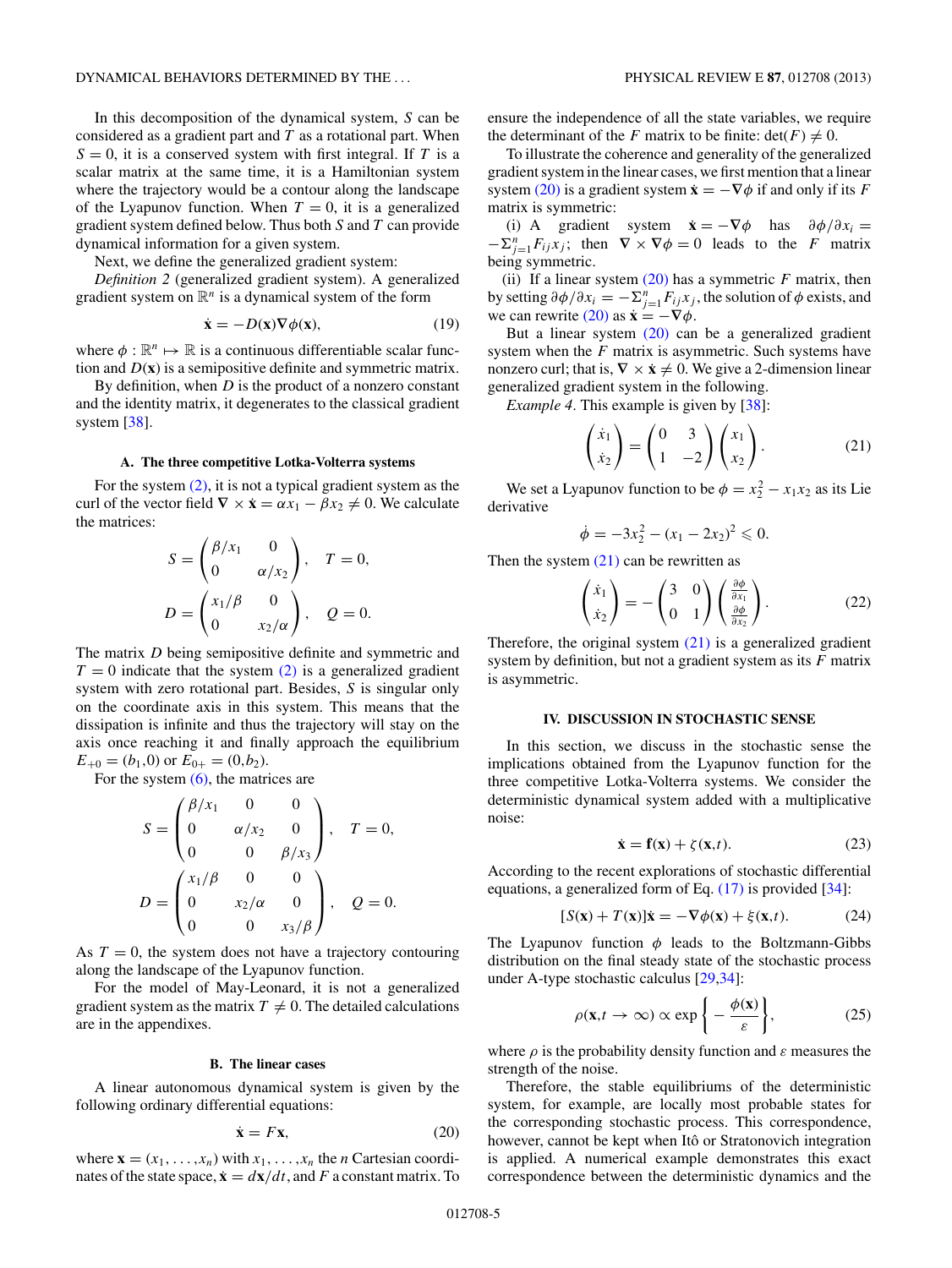<span id="page-5-0"></span>steady state distribution under the A-type stochastic calculus [\[29\]](#page-8-0). What is more interesting is that a recent experiment on a one-dimensional Brownian particle near a wall subjected to gravitational and electrostatic forces suggested that the A-type integration is consistent with the experimental data [\[39\]](#page-8-0), where Itô's and Stratonovich's fail.

For the bistable case of the 2-species competitive Lotka-Volterra system with a multiplicative noise, the Lyapunov function enables a straightforward calculation of the transition probability from one stable equilibrium to another (through the difference of the Lyapunov function between the stable equilibrium and the saddle point). For Itô or Stratonovich integrations, however, this is not direct and can even be impossible, because the original stable equilibriums do not correspond to the most probable states for the long-time sampling distribution [\[29\]](#page-8-0).

When it comes to the model of May-Leonard, the system can have a cycle as its limit set when the parameter  $\gamma > 0$ . Thus, when added with a multiplicative noise, the system has a final distribution with cyclical most probable states indicated by the Lyapunov function. Besides, the calculations in the appendixes show that the matrix *T* does not equal to zero, which implies that the corresponding stochastic system is not detail balanced [\[29\]](#page-8-0).

# **V. CONCLUSION**

We have demonstrated that the Lyapunov function can be constructed in general 2-species and two 3-species competitive Lotka-Volterra systems. For each example, we have shown the basins of attraction for the whole state space by the Lyapunov function, including cases with bistability and cyclical behavior. Besides, we have noticed that the construction method used in the model of May-Leonard may be generalized to the asymmetric May-Leonard system. Thus our method can be helpful to solve the limit cycle problems in the general 3-species competitive Lotka-Volterra system.

We have defined the generalized gradient system and discussed its coherence and generality with the classical gradient system. Note that in the generalized gradient system, the trajectory may not follow the gradient of the Lyapunov function. Thus, our dynamical construction provides an explanation to the observation that "the descending path of a system does not follow the gradient of the free energy function" [\[8,9\]](#page-8-0).

We have also demonstrated that the Lyapunov function leads to the Boltzmann-Gibbs distribution on the final steady state under A-type stochastic interpretation. Thus, for the bistable case of our model added with a multiplicative noise, the transition probability between two stable equilibriums can be calculated directly, which is useful in many applications.

### **ACKNOWLEDGMENTS**

The authors would like to express their sincere gratitude for the helpful discussions with Ping Ao and Bo Yuan. This work was supported in part by the National 973 Project No. 2010CB529200 and by the Natural Science Foundation of China Projects No. NFSC61073087 and No. NFSC91029738.

### **APPENDIX A: THE LYAPUNOV FUNCTION**

The conventional Lyapunov function for a given dynamical system  $(16)$  is defined as follows:

*Definition 3* (conventional Lyapunov function [\[38\]](#page-8-0)). Let  $L: \mathcal{O} \to \mathbb{R}$  be a  $C^1$  function, where  $\mathcal O$  is an open set in  $\mathbb{R}^n$ . *L* is a conventional Lyapunov function of the system  $(16)$  on  $O$ if

(1) for a specified equilibrium **x**<sup>\*</sup> in  $\mathcal{O}$ ,  $L(\mathbf{x}^*) = 0$  and  $L(\mathbf{x}) > 0$  when  $\mathbf{x} \neq \mathbf{x}^*$ ;

(2)  $\dot{L}(\mathbf{x}) = \frac{dL}{dt} | \mathbf{x} \leq 0 \text{ for all } \mathbf{x} \in \mathcal{O}.$ 

LaSalle has extended the conventional Lyapunov function to include stable region by abandoning the positive definite requirement, but his generalization is too rough to lose stability information inside the stable region.

*Definition 4* (LaSalle's Lyapunov function [\[40\]](#page-8-0)). Let *L* :  $\mathcal{O} \to \mathbb{R}$  be a  $C^1$  function, where  $\mathcal O$  is an open set in  $\mathbb{R}^n$ . Function *L* is a LaSalle's Lyapunov function of the system [\(16\)](#page-3-0) on  $\mathcal{O}$  if  $\dot{L}(\mathbf{x}) = \frac{dL}{dt} | \mathbf{x} \leq 0$  for all  $\mathbf{x} \in \mathcal{O}$ .

Following the Lyapunov function used in [\[34,37\]](#page-8-0), here we give a more precise definition on the Lyapunov function:

*Definition 5* (Lyapunov function). Let  $\phi : \mathbb{R}^n \mapsto \mathbb{R}$  be a  $C^1$ function. Function  $\phi$  is a Lyapunov function of the system [\(16\)](#page-3-0) if  $\dot{\phi}(\mathbf{x}) = \frac{d\phi}{dt} | \mathbf{x} \leq 0$  for all  $\mathbf{x} \in \mathbb{R}^n$  and  $\dot{\phi}(\mathbf{x}) = 0$  only when **x** belongs to the union of the  $\omega$ -limit sets  $\cup_{s \in \mathbb{R}^n} \omega(s)$ .

# **APPENDIX B: CONSTRUCTION OF THE LYAPUNOV FUNCTION**

For the general 2-species competitive Lotka-Volterra system [\(2\),](#page-1-0) the idea is as follows: Assume there is a Lyapunov function  $\phi$  and its partial derivative is given by

$$
\begin{pmatrix}\n\frac{\partial \phi}{\partial x_1} \\
\frac{\partial \phi}{\partial x_2}\n\end{pmatrix} \doteq - \begin{pmatrix}\nA_{11}(x_1, x_2) & A_{12}(x_1, x_2) \\
A_{21}(x_1, x_2) & A_{22}(x_1, x_2)\n\end{pmatrix} \begin{pmatrix}\n\dot{x}_1 \\
\dot{x}_2\n\end{pmatrix},
$$

where  $A_{11}(x_1, x_2)$ ,  $A_{12}(x_1, x_2)$ ,  $A_{21}(x_1, x_2)$ ,  $A_{22}(x_1, x_2)$  are undetermined coefficients. Our aim is to choose proper coefficients so that (1)  $\nabla \times \nabla \phi = 0$  and (2)  $\dot{\phi} \leq 0$ , i.e., the Lie derivative of  $\phi$  decreasing along with trajectories.

We discover that  $A_{11}(x_1, x_2) = \beta/x_1$ ,  $A_{12}(x_1, x_2) = 0$ ,  $A_{21}(x_1, x_2) = 0$ ,  $A_{22}(x_1, x_2) = \alpha/x_2$  is a proper setting. Thus we get

$$
\frac{\partial \phi}{\partial x_1} = -\beta(b_1 - x_1 - \alpha x_2), \quad \frac{\partial \phi}{\partial x_2} = -\alpha(b_2 - \beta x_1 - x_2).
$$
\n(B1)

With direct calculation,  $\nabla \times \nabla \phi = 0$  and

$$
\dot{\phi} = \frac{\partial \phi}{\partial x_1} \dot{x}_1 + \frac{\partial \phi}{\partial x_2} \dot{x}_2
$$
  
=  $-\beta x_1 (b_1 - x_1 - \alpha x_2)^2 - \alpha x_2 (b_2 - \beta x_1 - x_2)^2 \le 0,$ 

as  $x_1$  and  $x_2$  are all nonnegative population species and  $\beta$ and  $\alpha$  are all nonnegative constants.  $\dot{\phi}(\mathbf{x}) = 0$  happens only at **x** ∈  $\cup_{s \in \mathbb{R}^2_+} \omega(s)$ , where  $\omega(s)$  denotes the  $\omega$ -limit set [\[38\]](#page-8-0). Thus, we can get the Lyapunov function by integrating Eq. (B1).

Here we mention that the choice on the coefficients *A*<sub>11</sub>( $x_1, x_2$ ), *A*<sub>12</sub>( $x_1, x_2$ ), *A*<sub>21</sub>( $x_1, x_2$ ), *A*<sub>22</sub>( $x_1, x_2$ ) is not unique. Our choice is straightforward and meets the requirements.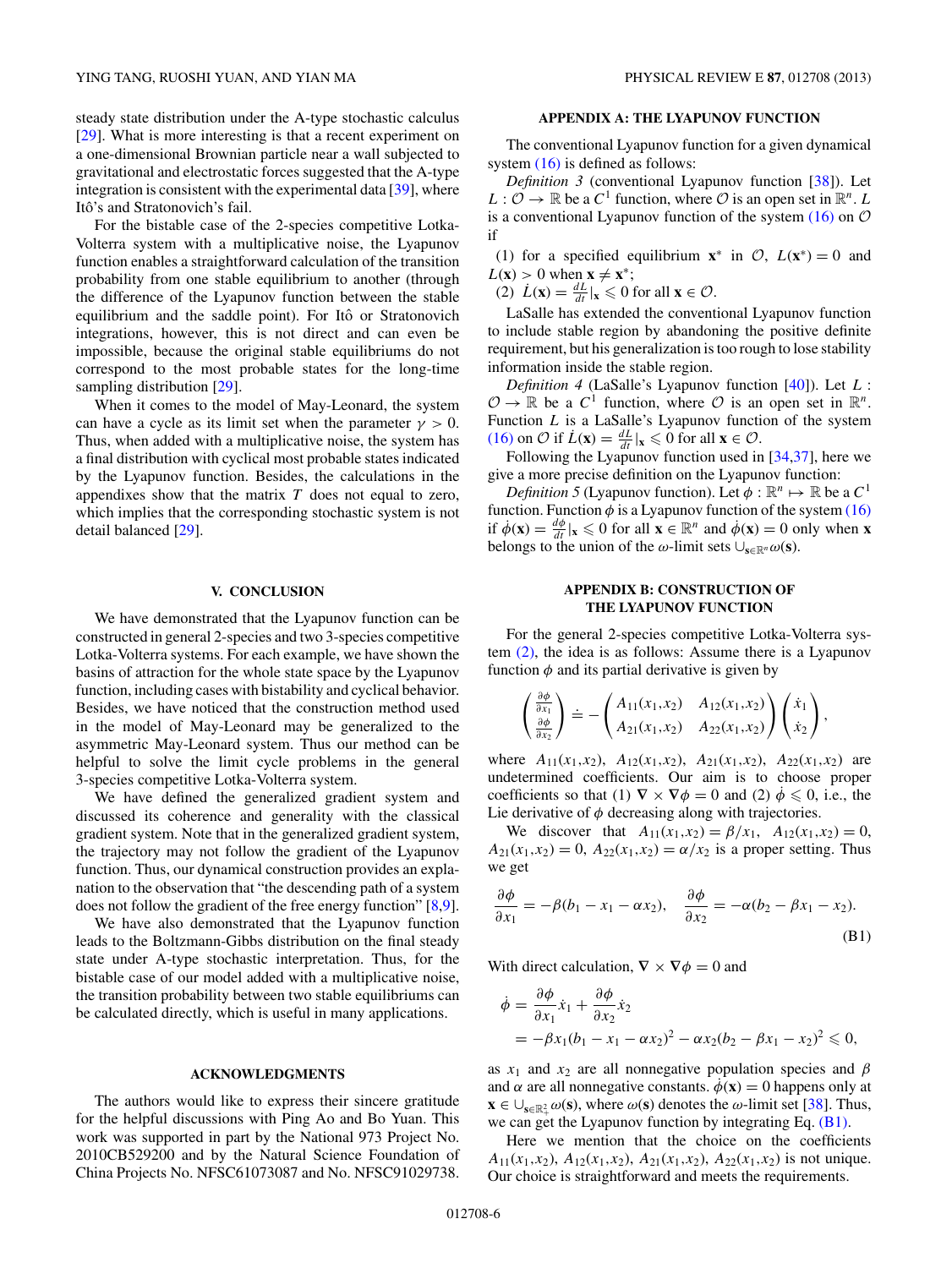For the 3-species model  $(6)$ , the construction method is the same as that for the general 2-species competitive Lotka-Volterra system, because both are the generalized gradient system. We choose the corresponding undetermined matrix to be

$$
\begin{pmatrix}\n\beta/x_1 & 0 & 0 \\
0 & \alpha/x_2 & 0 \\
0 & 0 & \beta/x_3\n\end{pmatrix};
$$

then

$$
\begin{aligned}\n\frac{\partial \phi}{\partial x_1} &= -\beta (1 - x_1 - \alpha x_2), \\
\frac{\partial \phi}{\partial x_2} &= -\alpha (1 - \beta x_1 - x_2 - \beta x_3), \\
\frac{\partial \phi}{\partial x_3} &= -\beta (1 - \alpha x_2 - x_3).\n\end{aligned}
$$
(B2)

Thus  $\nabla \times \nabla \phi = 0$  and the Lie derivative of  $\phi$  is

$$
\dot{\phi} = -\beta x_1 (1 - x_1 - \alpha x_2)^2 - \alpha x_2 (1 - \beta x_1 - x_2 - \beta x_3)^2 - \beta x_3 (1 - \alpha x_2 - x_3)^2 \leq 0,
$$

as  $x_1, x_2$ , and  $x_3$  are all nonnegative population species and  $\beta$ and  $\alpha$  are all nonnegative constants.  $\dot{\phi}(\mathbf{x}) = 0$  happens only at  $\mathbf{x} \in \bigcup_{\mathbf{s} \in \mathbb{R}_+^3} \omega(\mathbf{s})$ . We can construct the Lyapunov function by integrating Eq. (B2).

For the model of May-Leonard, we find that this model is not the generalized gradient system, and thus the construction method above cannot be applied here. We give another method to construct the Lyapunov function in the following.

For convenience, let us again write the variables defined before:  $\gamma = \alpha + \beta - 2$ ,  $P = x_1x_2x_3$ , and  $Q = x_1 + x_2 + x_3$ . Then

$$
\dot{P} = \dot{x}_1 x_2 x_3 + x_1 \dot{x}_2 x_3 + x_1 x_2 \dot{x}_3 = P[3 - (1 + \alpha + \beta)O]
$$
  
=  $P[3 - (3 + \gamma)O] = P[3(1 - O) - \gamma O],$ 

and

$$
\dot{O} = \dot{x}_1 + \dot{x}_2 + \dot{x}_3
$$
  
=  $O - [x_1^2 + x_2^2 + x_3^2 + (\alpha + \beta)(x_1x_2 + x_2x_3 + x_3x_1)]$   
=  $O(1 - O) - \gamma(x_1x_2 + x_2x_3 + x_3x_1).$ 

Next, we construct the Lyapunov function in two different parameter regions: (i)  $\gamma = 0$  and (ii)  $\gamma \neq 0$ .

(i) When  $\gamma = 0$ :

Noting that  $\dot{P} = 3P(1 - O)$  and  $\dot{O} = O(1 - O)$ , thus

$$
-\frac{\dot{P}}{P} + 3\dot{O} = -3(1 - O)^2 \le 0.
$$
 (B3)

Therefore, if we can construct a function whose Lie derivative is  $-\dot{P}/P + 3\dot{O}$ , then it is a Lyapunov function. This can be done by simply integrating  $-\dot{P}/P + 3\dot{O}$  and we get a Lyapunov function

$$
\phi = 30 - \ln P = 3(x_1 + x_2 + x_3) - \ln(x_1 x_2 x_3). \tag{B4}
$$

(ii) When  $\gamma \neq 0$ : Noting that  $\dot{O} = O(1 - O) - \gamma(x_1x_2 +$  $x_2x_3 + x_3x_1$  and  $\dot{P} = P[3(1 - Q) - \gamma Q]$ , thus

$$
\gamma[\dot{P}O - 3\dot{O}P] \n= \gamma[3PO(1-O) - \gamma PO^2 - 3PO(1-O) \n+ 3\gamma P(x_1x_2 + x_2x_3 + x_3x_1)]
$$

$$
= -\gamma^2 P[O^2 - 3(x_1x_2 + x_2x_3 + x_3x_1)]
$$
  
=  $-\gamma^2 P[x_1^2 + x_2^2 + x_3^2 - (x_1x_2 + x_2x_3 + x_3x_1)]$   
=  $-\frac{\gamma^2 P}{2}[(x_1 - x_2)^2 + (x_2 - x_3)^2 + (x_3 - x_1)^2] \le 0.$ 

Therefore, we need to find a function whose Lie derivative is  $\gamma[\dot{P}O - 3\dot{O}P]$ . We notice that we can not integrate it directly; however, we find out that the function

$$
\phi = \gamma \frac{P}{O^3} \tag{B5}
$$

has the Lie derivative

$$
\dot{\phi} = \gamma \frac{\dot{P}O - 3\dot{O}P}{O^4} \leqslant 0.
$$
 (B6)

Thus it is a Lyapunov function.

# **APPENDIX C: MATRICES** *S* **AND** *T* **FOR THE MODEL OF MAY-LEONARD**

According to [\[37\]](#page-8-0), if the Lyapunov function has been constructed for a system, the other dynamical parts can be obtained as

$$
S = -\frac{\nabla \phi \cdot \mathbf{f}}{\mathbf{f} \cdot \mathbf{f}} I, \quad T = -\frac{\nabla \phi \times \mathbf{f}}{\mathbf{f} \cdot \mathbf{f}}.
$$
 (C1)

The corresponding explicit expression of the diffusion matrix *D* and the antisymmetric matrix *Q* can be provided as well:

$$
D = -\left[\frac{\mathbf{f} \cdot \mathbf{f}}{\nabla \phi \cdot \mathbf{f}} I + \frac{(\nabla \phi \times \mathbf{f})^2}{(\nabla \phi \cdot \mathbf{f})(\nabla \phi \cdot \nabla \phi)}\right], \quad Q = \frac{\nabla \phi \times \mathbf{f}}{\nabla \phi \cdot \nabla \phi}.
$$
\n(C2)

Then, we calculate *S* and *T* by Eq.  $(C1)$  for the model of the May-Leonard system. For convenience, let us list the Lyapunov functions again:

(i) When  $\gamma = 0$ :  $\phi = 3Q - \ln P = 3(x_1 + x_2 + x_3) - \ln(x_1x_2x_3)$ .

(ii) When 
$$
\gamma \neq 0
$$
:

$$
\phi = \gamma \frac{P}{O^3} = \gamma \frac{x_1 x_2 x_3}{(x_1 + x_2 + x_3)^3}.
$$

Then we do calculations separately for these two cases. (i) When  $\gamma = 0$ :

As

$$
\frac{\partial \phi}{\partial x_1} = \frac{3x_1 - 1}{x_1}, \quad \frac{\partial \phi}{\partial x_2} = \frac{3x_2 - 1}{x_2}, \quad \frac{\partial \phi}{\partial x_3} = \frac{3x_3 - 1}{x_3}, \quad \text{(C3)}
$$

$$
S = -\frac{\nabla \phi \cdot \mathbf{f}}{\mathbf{f} \cdot \mathbf{f}} I = \frac{3[1 - (x_1 + x_2 + x_3)]^2}{\dot{x}_1^2 + \dot{x}_2^2 + \dot{x}_3^2} I.
$$
 (C4)

Notice *S* is zero matrix on the plane  $O = 1$ , and thus the system is conserved.

As for *T* :

$$
T = -\frac{\nabla \phi \times \mathbf{f}}{\mathbf{f} \cdot \mathbf{f}} = -\frac{\left(\frac{3x_i - 1}{x_i}\dot{x}_j - \frac{3x_j - 1}{x_j}\dot{x}_i\right)_{3 \times 3}}{\dot{x}_1^2 + \dot{x}_2^2 + \dot{x}_3^2}.
$$
 (C5)

Since *T* is antisymmetric, we just need to calculate the elements  $T_{12}$ ,  $T_{13}$ , and  $T_{23}$  of the above  $3 \times 3$  matrix. As we have proven all the trajectories will converge to the plane  $O = 1$ , we calculate the elements on the plane below. We first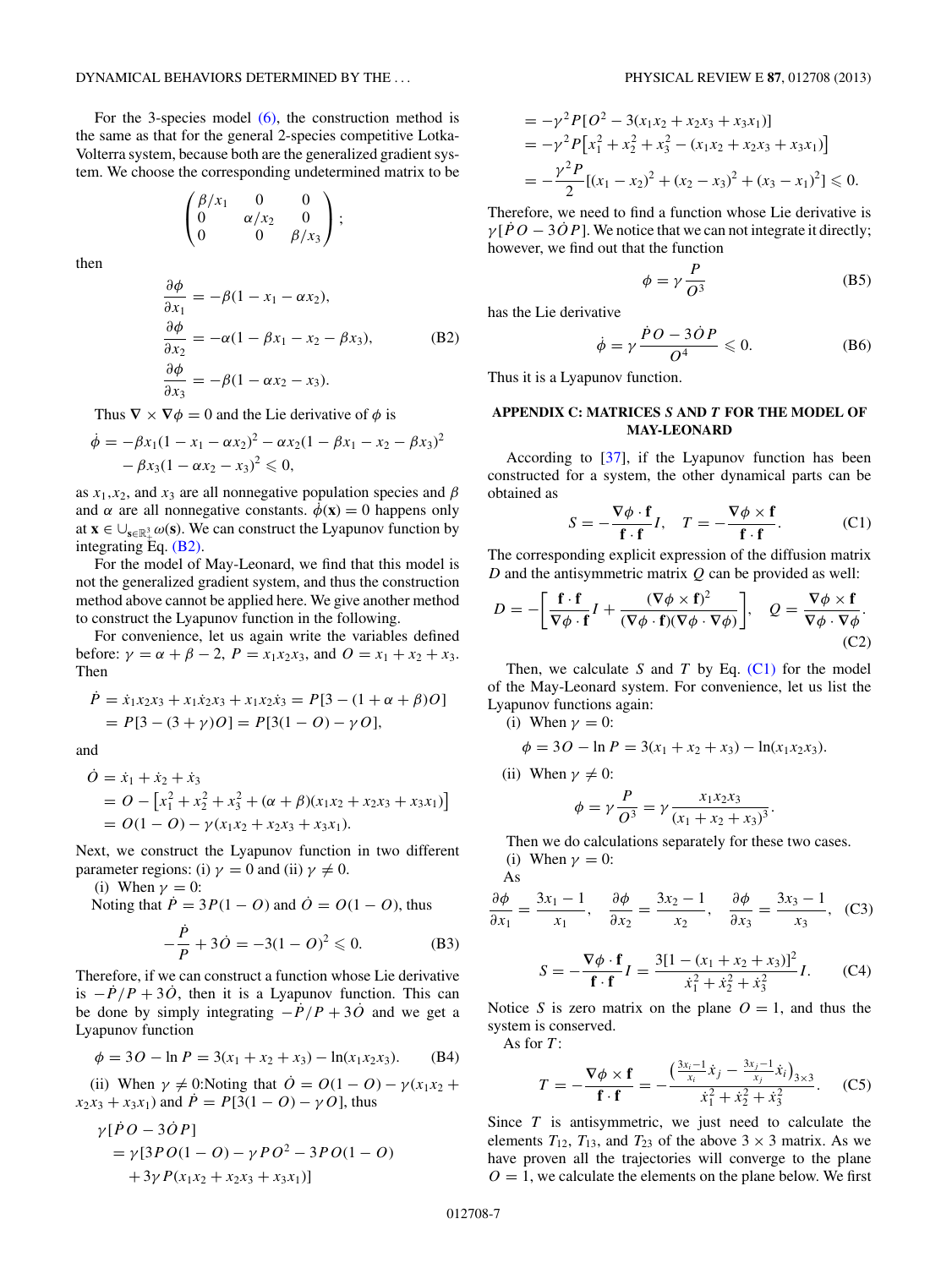<span id="page-7-0"></span>calculate  $T_{12}$ :

$$
T_{12} = \frac{3x_1 - 1}{x_1} \dot{x}_2 - \frac{3x_2 - 1}{x_2} \dot{x}_1
$$
  
= 
$$
\frac{3x_1 - 1}{x_1} (1 - \beta x_1 - x_2 - \alpha x_3) x_2
$$
  

$$
-\frac{3x_2 - 1}{x_2} (1 - x_1 - \alpha x_2 - \beta x_3) x_1.
$$
 (C6)

We notice that  $1 - \alpha = -(1 - \beta) = \frac{\beta - \alpha}{2}$  in the case of  $\gamma = 0$ . Thus we have

$$
T_{12} = \frac{\beta - \alpha}{2} \left\{ \frac{x_2}{x_1} [(x_1 - x_2) + (x_1 - x_3)](x_3 - x_1) + \frac{x_1}{x_2} [(x_2 - x_1) + (x_2 - x_3)](x_3 - x_2) \right\}.
$$
 (C7)

We calculate  $T_{13}$  and  $T_{23}$  similarly:

$$
T_{13} = \frac{3x_1 - 1}{x_1} \dot{x}_3 - \frac{3x_3 - 1}{x_3} \dot{x}_1
$$
  
= 
$$
\frac{3x_1 - 1}{x_1} (1 - \alpha x_1 - \beta x_2 - x_3) x_3
$$
  

$$
-\frac{3x_3 - 1}{x_3} (1 - x_1 - \alpha x_2 - \beta x_3) x_1
$$
  
= 
$$
\frac{\beta - \alpha}{2} \left\{ \frac{x_3}{x_1} [(x_1 - x_2) + (x_1 - x_3)] (x_1 - x_2) + \frac{x_1}{x_3} [(x_3 - x_1) + (x_3 - x_2)] (x_2 - x_3) \right\}.
$$
 (C8)

$$
T_{23} = \frac{3x_2 - 1}{x_2} \dot{x}_3 - \frac{3x_3 - 1}{x_3} \dot{x}_2
$$
  
= 
$$
\frac{3x_2 - 1}{x_2} (1 - \alpha x_1 - \beta x_2 - x_3) x_3
$$
  

$$
-\frac{3x_3 - 1}{x_3} (1 - \beta x_1 - x_2 - \alpha x_3) x_2
$$
  
= 
$$
\frac{\beta - \alpha}{2} \left\{ \frac{x_3}{x_2} [(x_2 - x_1) + (x_2 - x_3)] (x_1 - x_2) + \frac{x_2}{x_3} [(x_3 - x_1) + (x_3 - x_2)] (x_3 - x_1) \right\}.
$$
 (C9)

Thus we obtain each element of matrix *T* on the plane  $O = 1$ . (ii) When  $\gamma \neq 0$ :

As

$$
\frac{\partial \phi}{\partial x_1} = \gamma \frac{P}{O^4} [x_2 x_3 (x_1 + x_2 + x_3) - 3x_1 x_2 x_3],
$$
  
\n
$$
\frac{\partial \phi}{\partial x_2} = \gamma \frac{P}{O^4} [x_1 x_3 (x_1 + x_2 + x_3) - 3x_1 x_2 x_3], \quad \text{(C10)}
$$
  
\n
$$
\frac{\partial \phi}{\partial x_3} = \gamma \frac{P}{O^4} [x_1 x_2 (x_1 + x_2 + x_3) - 3x_1 x_2 x_3],
$$

$$
S = -\frac{\nabla \phi \cdot \mathbf{f}}{\mathbf{f} \cdot \mathbf{f}} I
$$
  
= 
$$
\frac{\frac{y^2 P}{20^4} [(x_1 - x_2)^2 + (x_2 - x_3)^2 + (x_3 - x_2)^2]}{x_1^2 + x_2^2 + x_3^2} I.
$$
 (C11)

Since on the plane  $O = 1$ , *S* is not zero matrix except on the limit set  $(x_1, x_2, x_3)|P = 0, Q = 1$ . Thus the system is dissipative except on the limit set.

As for *T* :

$$
T = -\frac{\nabla \phi \times \mathbf{f}}{\mathbf{f} \cdot \mathbf{f}} = -\frac{\gamma \frac{P^2}{O^4} \left( \frac{O - 3x_i}{x_i} \dot{x}_j - \frac{O - 3x_j}{x_j} \dot{x}_i \right)_{3 \times 3}}{\dot{x}_1^2 + \dot{x}_2^2 + \dot{x}_3^2}.
$$
 (C12)

Again, as all the trajectories will converge to the plane  $O = 1$ , we just calculate the elements of the above  $3 \times 3$  matrix on the plane:

$$
\widetilde{T}_{ij} = \frac{1 - 3x_i}{x_i} \dot{x}_j - \frac{1 - 3x_j}{x_j} \dot{x}_i.
$$
 (C13)

Here we use  $T_{ij}$  to denote the matrix elements so that they can be distinguished with the matrix elements  $T_{ij}$  in the case of  $\gamma =$ 0. Since  $1 - \alpha = \frac{\beta - \alpha - \gamma}{2}$  and  $1 - \beta = -\frac{\beta - \alpha + \gamma}{2}$  in the case of  $\gamma \neq 0$ , we get  $\tilde{T}_{12}$ ,  $\tilde{T}_{13}$ , and  $\tilde{T}_{23}$  with similar calculations:  $\widetilde{T}_{12} = \frac{x_1}{x_2}[(x_2 - x_1) + (x_2 - x_3)][(1 - \alpha)x_2 + (1 - \beta)x_3]$  $-\frac{x_2}{x_1}$  $\frac{x_2}{x_1}[(x_1 - x_2) + (x_1 - x_3)][(1 - \alpha)x_3 + (1 - \beta)x_1].$ (C14)

$$
\widetilde{T}_{13} = \frac{x_1}{x_3} [(x_3 - x_1) + (x_3 - x_2)][(1 - \alpha)x_2 + (1 - \beta)x_3]
$$

$$
- \frac{x_3}{x_1} [(x_1 - x_2) + (x_1 - x_3)][(1 - \alpha)x_1 + (1 - \beta)x_2].
$$
\n(C15)

$$
\widetilde{T}_{23} = \frac{x_2}{x_3} [(x_3 - x_1) + (x_3 - x_2)][(1 - \alpha)x_3 + (1 - \beta)x_1]
$$

$$
- \frac{x_3}{x_2} [(x_2 - x_1) + (x_2 - x_3)][(1 - \alpha)x_1 + (1 - \beta)x_2].
$$
  
(C16)

Therefore, we obtain each element of the matrix *T* on the plane  $O = 1$ . On the limit set, *T* and *S* converge to zero in the same order.

In both cases, the matrix *T* does not equal zero. Therefore, the model of May-Leonard is not a generalized gradient system. Besides, this implies that the corresponding stochastic system added with a multiplicative noise is not detail balanced [\[34\]](#page-8-0).

- [1] A. Lotka, *Elements of Physical Biology* (Williams & Wilkins, Baltimore, 1925).
- [3] E. Di Cera, P. Phillipson, and J. Wyman, [Proc. Natl. Acad. Sci.](http://dx.doi.org/10.1073/pnas.85.16.5923) USA **85**[, 5923 \(1988\).](http://dx.doi.org/10.1073/pnas.85.16.5923)
- [2] J. Hofbauer and K. Sigmund, *Evolutionary Games and Population Dynamics* (Cambridge University Press, Cambridge, 1998).
- [4] R. M. May, *Stability and Complexity in Model Ecosystems*, Vol. 6 (Princeton University Press, Princeton, 2001).
- [5] A. Provata and G. A. Tsekouras, Phys. Rev. E **67**[, 056602 \(2003\).](http://dx.doi.org/10.1103/PhysRevE.67.056602)